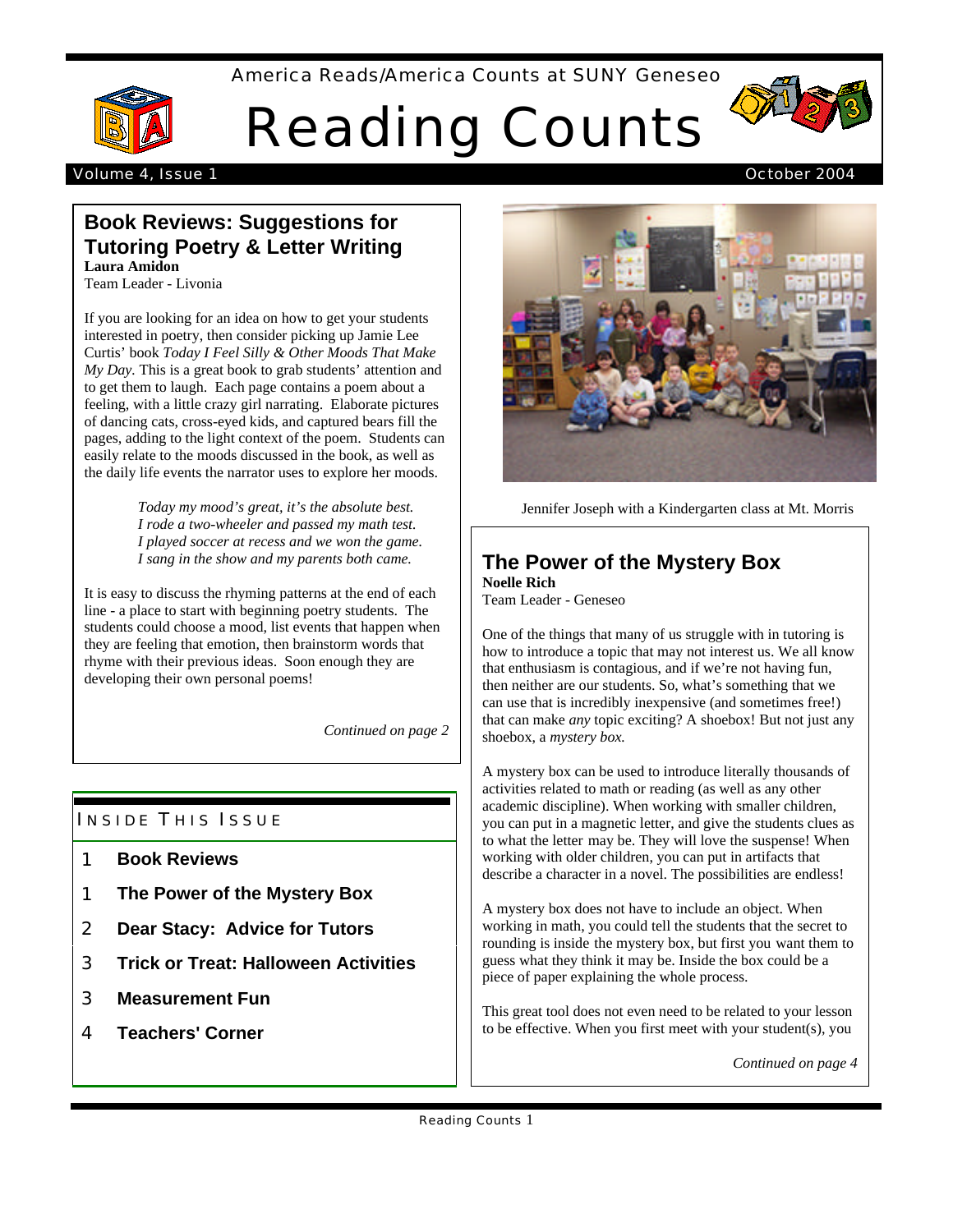## **Book Reviews**, *continued from page 1*

A classic book to use when learning letter writing is *Click, Clack, Moo Cows That Type* by Doreen Cronin. This is a story about a bunch of cows that are unhappy with the way things are being run on Farmer Brown's farm. They find an old typewriter and demand that changes are made. As Farmer Brown dismisses the letters, the cows get more and more serious. They type away.

> *Click, clack, MOO. Click, clack, MOO. Clickety, clack, MOO*

The cows' demands become more serious and Farmer Brown has no choice, but to answer them. Students will become excited about the silly demands of the cows, often repeating the catchy phrase of "Click, clack, **MOO**." More importantly that having fun while reading, the students will see how the cows used letter writing to ask for things that they needed. This understanding can then be developed into why we use letters today. The students can write a letter to someone, asking them for something they want- just like the cows. The letter writing process can be broken down into steps, so students learn the proper and appropriate ways to communicate through this medium. After having practice writing fun letters, the students could write a real letter to an organization asking for information on products or events. *Click, Clack, Moo Cows That Type* is a fun book to use when introducing students to the conventions of letter writing.







#### **Dear Stacy Stacy Jusianiec** Team Leader - Dansville

I am introducing a new column for this newsletter that will be incorporated into each issue. 'Dear Stacy' is an advice column where tutors can write or tell me concerns or questions they have about tutoring and I will try and answer them to the best of my knowledge. I hope all of you can use this information in your tutoring. If you have a question or concern that you would like to ask me, just email me at sbj1@geneseo.edu and I will gladly try to help. If you do not wish to have your question or concern be published, no worries- just let me know and I will not include it in the newsletter. Don't be afraid to ask questions or share your concerns or ideas- others probably have the same questions as you!

#### Dear Stacy,

 I am working with a student and he has trouble sitting still during our time together. This poses a problem when I am trying to do a math activity with him because he is constantly getting up or moving around in his seat. Do you have any suggestions?

 From, 'Fidgety Student Tutor'

Dear Fidgety Student Tutor,

 That is a common issue that tutors seem to be having, as young students do not like to sit still for very long. With consent from the teacher you can try and incorporate an activity that includes movement. If the student likes to move around and be active, you can use a game or an activity that incorporates a physical component. For example, try incorporating the 'around the world' activity where students travel around the room to answer math facts- such as multiplication. You can easily implement this with a whole class- or modify it to just one student.

 Here is another idea for a reading/math activity that can get the students up and moving: Math/Spelling Baseball. Set the room up like a baseball field. A pitcher gives a word or a math fact to the batter and the batter then solves the math problem or spells the word. The student advances to the next base if correct answer is given. It is easy to modify the rules of this game to fit the situation.

> Hope this helps! Stacy 8)

> > Continued on page 4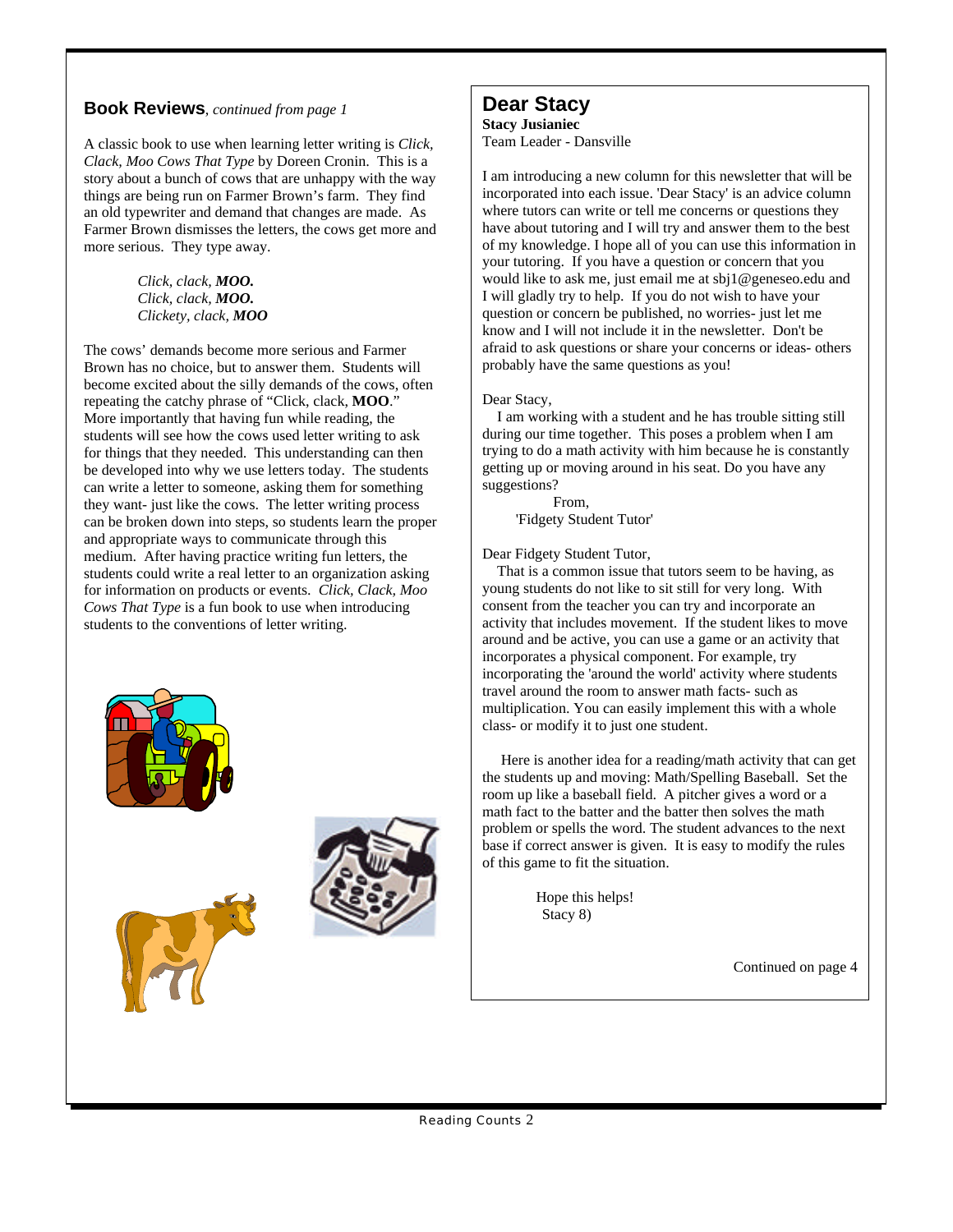## **Ideas and Activities**

# **Trick or Treat - Reading and Math are Neat!**

**Jennifer Joseph** Team Leader - Mt. Morris

Here are a few fun ways to incorporate Halloween into your tutoring sessions. You and your students will love these activities because they are engaging and the students can actively participate while you both are having fun and getting work done at the same time!

#### *Reading/Language Arts:*

#### **Acrostic Halloween Poem**

**Pump up Adjectives with Pumpkins:** Bring in a pumpkin and have students describe the pumpkin using adjectives. You then write those words on the pumpkin with a permanent marker and have your students make up a Halloween story with those adjectives in it or write complete sentences using the adjectives listed on the pumpkin.

**"Batty about Books" theme:** Use any of the following Halloween books to read with your students and have students create a new ending for the books that you/they have read.

The Halloween Play by Felicia Bond The Three Friends and the Pumpkins by Tomie dePaola Five Little Pumpkins by Dan Yaccarino I like Pumppkins by Jerry Smath The Littlest Pumpkin by R.A. Herman

#### *Mathematics:*

**Pin the Legs on the Spider:** Have the body of the spider made out of construction paper and taped to the wall. On the body next to where each leg should be attached, write arithmetic/math-related problems that correspond to the topics your students are learning. Have the answers to the problems written on the legs and have the students pin the legs on the spider (attempting to match the math solution to the correct problem).

**Trick-or-Treat Math Mystery:** Fill paper bags with Halloween clues (numbered in chronological order for the students to follow) in which the clues are math problems the students must solve to get the next clue. When a student completes the clue they show you and if correct they receive the letter that corresponds to that clue. The letters from all the clues tell the students where the real treats are hiding! When the mystery is solved it will lead them to their real goody bag with Halloween treats! (Clue example: Tom had 45 pieces of candy in his trick-o-treat bag. Liz had 39. How many more pieces of candy did Tom have than Liz?)

**Candy Graphs:** Math and Halloween go together…you can *count* on it! Have students survey the class and use their *counting* skills to find out everyone's favorite candy at Halloween time and have them create a picture, bar, or pie graph to illustrate their results.

## **Making Math and Measurement Marvelously Fun**

**Emily Tatar**

Team Leader - Avon/KidsStart

## 

## 

Children of young ages often find measurement tasks difficult because of the different unit systems that are used around the world. Starting off with simple generic concepts will allow students to get the basic idea of measurement before jumping into detail about metric units versus other forms. This is an especially good idea for tutors to practice with students to see if they really understand how to measure something. Here are some examples of ways that we might implement the idea of starting simple using an apple:

- Place apple in one end of a scale. Ask students what they should do to balance the scale. Have them guess how many teddy bear manipulatives it will take to balance the scale, and again with manipulative blocks. Inquire why "Johnny's" apple takes more blocks/teddy bears and "Jane's" apple.
- Ask students how they might measure the distance around an apple. If they do not guess, show them a piece of string and continue to question them. Finally ask them to measure around the outside with a piece of string. Normally, we could then measure the string with a ruler (cm/in), but to make it even more simple, we could measure the string with manipulative blocks. After measuring the string with blocks, do the same with the manipulative teddy bears and ask why there are fewer teddy bear than blocks when measuring the length of the string.

These are just a few fun ways to provide students with a basic knowledge and clear understanding of how things can be measured.